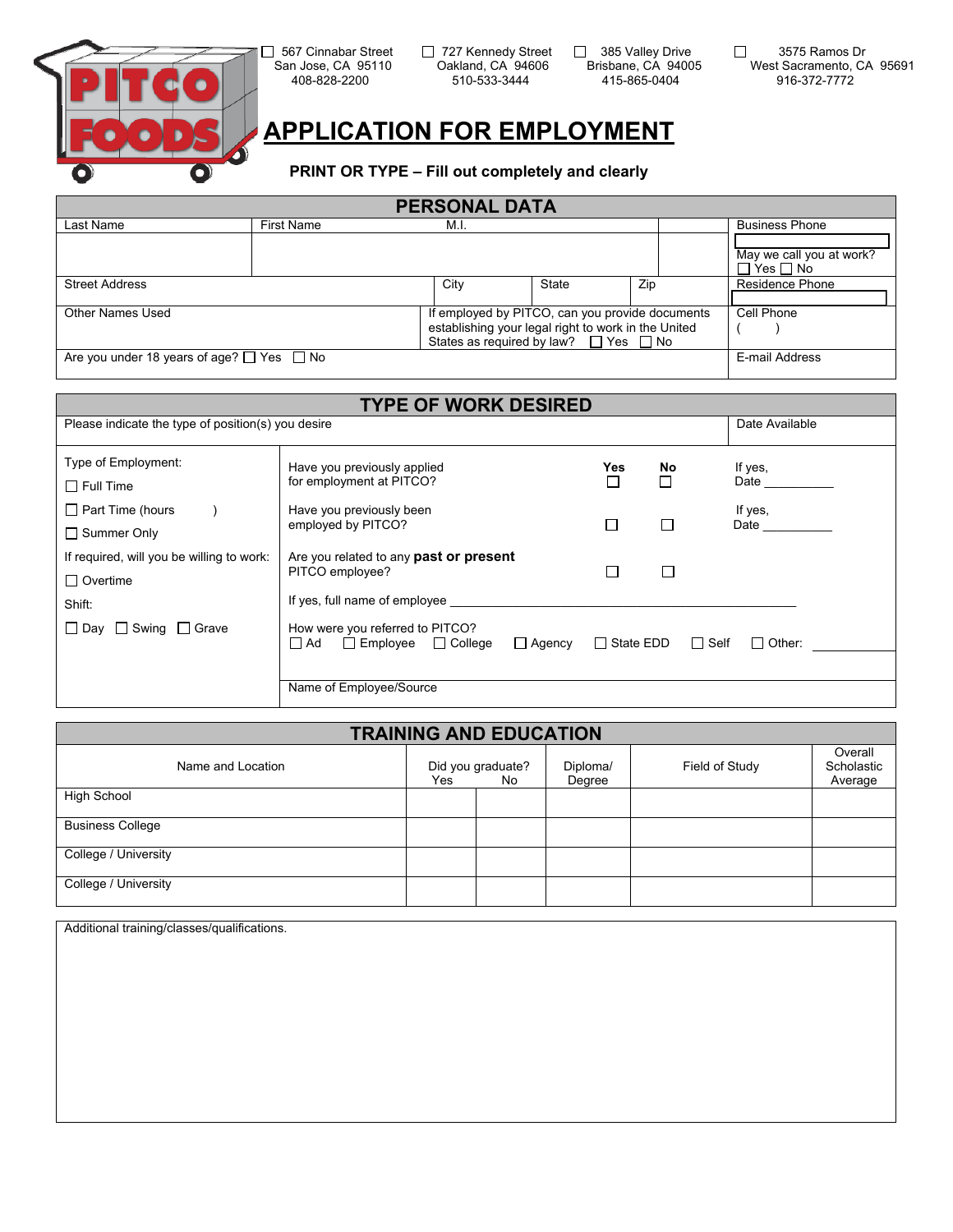#### CORPORATE OFFICE

PITCO Foods Inc., 567 Cinnabar Street, San Jose, CA 95110, Phone: (408) 282-2200

Fax: (408) 282-9704, E-mail: <u>recruiting@pitcofoods.com</u>

# **EMPLOYMENT HISTORY**

| Please list your employment history beginning with your most recent position. This MUST be completed whether or not you attach a resume.<br>Employment dates must be consecutive and all times accounted for. Please use additional sheets if necessary. Include Military Service if<br>applicable. |       |               |                    |                               |                |
|-----------------------------------------------------------------------------------------------------------------------------------------------------------------------------------------------------------------------------------------------------------------------------------------------------|-------|---------------|--------------------|-------------------------------|----------------|
| Most Recent Employer                                                                                                                                                                                                                                                                                |       | Address       |                    | From $(mo./yr.)$              | To $(mo./yr.)$ |
|                                                                                                                                                                                                                                                                                                     |       |               |                    |                               |                |
| <b>Starting Position</b>                                                                                                                                                                                                                                                                            |       | Last Position |                    |                               |                |
|                                                                                                                                                                                                                                                                                                     |       |               |                    |                               |                |
| Name of Supervisor                                                                                                                                                                                                                                                                                  | Title |               | Telephone No./Ext. |                               |                |
|                                                                                                                                                                                                                                                                                                     |       |               |                    |                               |                |
| Description of Duties                                                                                                                                                                                                                                                                               |       |               |                    | May we contact this employer? |                |
|                                                                                                                                                                                                                                                                                                     |       |               |                    | $\Box$ Yes                    | $\Box$ No      |
| Reason for leaving                                                                                                                                                                                                                                                                                  |       |               |                    |                               |                |
|                                                                                                                                                                                                                                                                                                     |       |               |                    |                               |                |
|                                                                                                                                                                                                                                                                                                     |       |               |                    |                               |                |

| Previous Employer        |       | Address              |                    | From (mo./yr.)                | To (mo./yr.) |
|--------------------------|-------|----------------------|--------------------|-------------------------------|--------------|
|                          |       |                      |                    |                               |              |
| <b>Starting Position</b> |       | <b>Last Position</b> |                    |                               |              |
|                          |       |                      |                    |                               |              |
| Name of Supervisor       | Title |                      | Telephone No./Ext. |                               |              |
|                          |       |                      |                    |                               |              |
| Description of Duties    |       |                      |                    | May we contact this employer? |              |
|                          |       |                      |                    | $\Box$ Yes                    | $\Box$ No    |
| Reason for leaving       |       |                      |                    |                               |              |
|                          |       |                      |                    |                               |              |

| Previous Employer        |       | Address       |                    | From (mo./yr.)                              | To $(mo./yr.)$ |
|--------------------------|-------|---------------|--------------------|---------------------------------------------|----------------|
|                          |       |               |                    |                                             |                |
| <b>Starting Position</b> |       | Last Position |                    |                                             |                |
|                          |       |               |                    |                                             |                |
| Name of Supervisor       | Title |               | Telephone No./Ext. |                                             |                |
|                          |       |               |                    |                                             |                |
| Description of Duties    |       |               |                    | May we contact this employer?<br>$\Box$ Yes | $\Box$ No      |
|                          |       |               |                    |                                             |                |
| Reason for leaving       |       |               |                    |                                             |                |
|                          |       |               |                    |                                             |                |

| Previous Employer        |       | Address              |                    | From (mo./yr.)                              | To (mo./yr.) |
|--------------------------|-------|----------------------|--------------------|---------------------------------------------|--------------|
| <b>Starting Position</b> |       | <b>Last Position</b> |                    |                                             |              |
| Name of Supervisor       | Title |                      | Telephone No./Ext. |                                             |              |
| Description of Duties    |       |                      |                    | May we contact this employer?<br>$\Box$ Yes | $\Box$ No    |
| Reason for leaving       |       |                      |                    |                                             |              |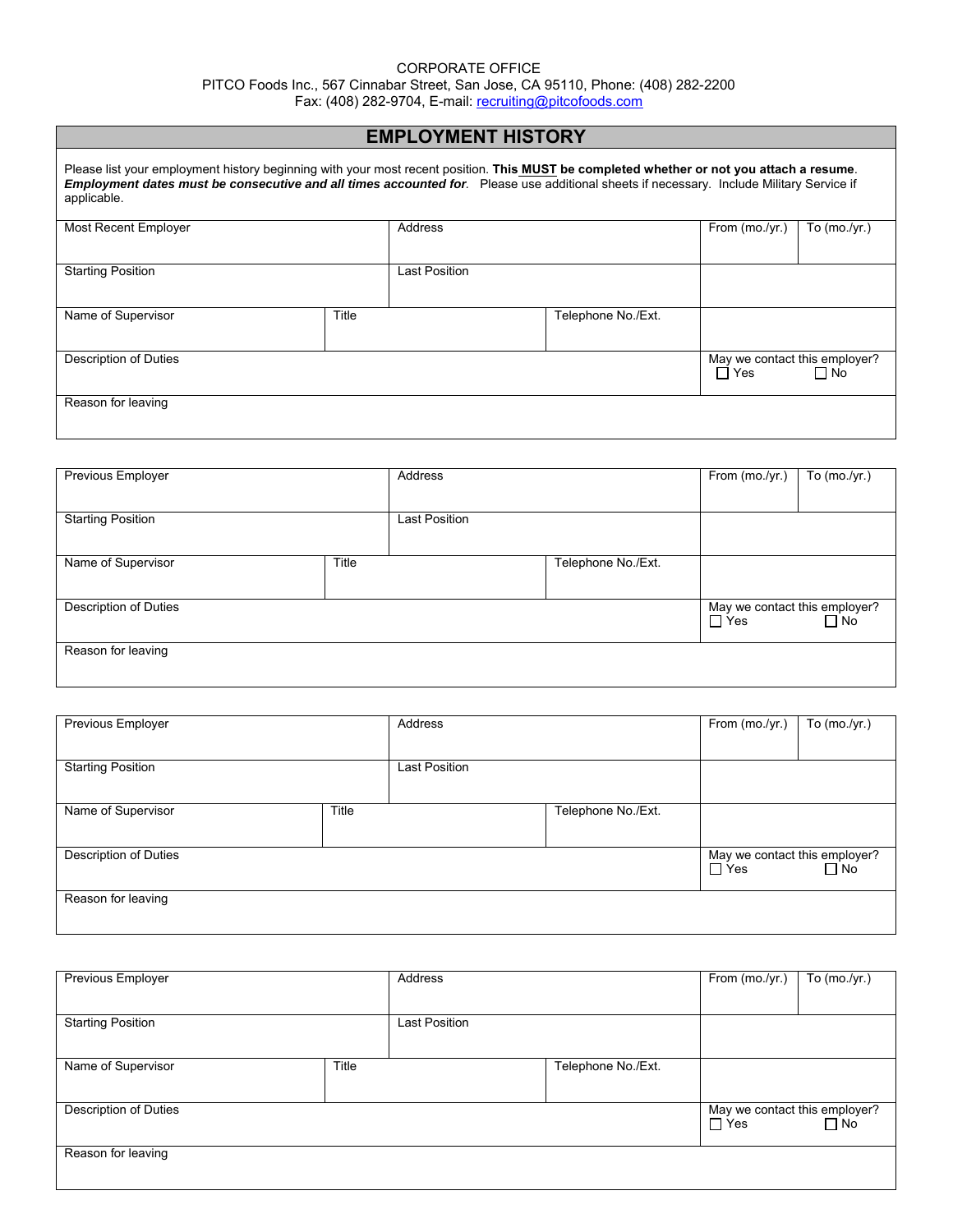|                                                      |                                                                                                                 | <b>INDICATE SKILLS IN THE FOLLOWING AREAS IF APPLICABLE</b> |
|------------------------------------------------------|-----------------------------------------------------------------------------------------------------------------|-------------------------------------------------------------|
| Type                                                 | What office equipment can you operate proficiently?                                                             |                                                             |
| <b>WPM</b>                                           |                                                                                                                 |                                                             |
|                                                      | Can you perform the essential functions of the position applied for, with or without reasonable accommodations? | $\Box$ Yes<br>$\Box$ No                                     |
|                                                      | If no, please explain the functions that cannot be performed.                                                   |                                                             |
|                                                      |                                                                                                                 |                                                             |
| In order of proficiency, list your technical skills: |                                                                                                                 |                                                             |
| 1.                                                   |                                                                                                                 |                                                             |
|                                                      |                                                                                                                 |                                                             |
|                                                      |                                                                                                                 |                                                             |
|                                                      |                                                                                                                 |                                                             |
|                                                      |                                                                                                                 |                                                             |
|                                                      |                                                                                                                 |                                                             |
| 3.                                                   |                                                                                                                 | 6.                                                          |

## **PROFESSIONAL REFERENCES**

Please give the names of three people in your field (past managers or supervisors) who know you and can provide information regarding your jobrelated capabilities.

| Name | Title | Company | Telephone |
|------|-------|---------|-----------|
|      |       |         |           |
|      |       |         |           |
|      |       |         |           |
|      |       |         |           |
|      |       |         |           |
|      |       |         |           |

| <b>PERSONAL REFERENCES</b>                                                                                                                                               |       |         |           |  |  |  |
|--------------------------------------------------------------------------------------------------------------------------------------------------------------------------|-------|---------|-----------|--|--|--|
| Please give the names of three people in your field (past managers or supervisors) who know you and can provide information regarding your job-<br>related capabilities. |       |         |           |  |  |  |
| Name                                                                                                                                                                     | Title | Company | Telephone |  |  |  |
|                                                                                                                                                                          |       |         |           |  |  |  |
|                                                                                                                                                                          |       |         |           |  |  |  |
|                                                                                                                                                                          |       |         |           |  |  |  |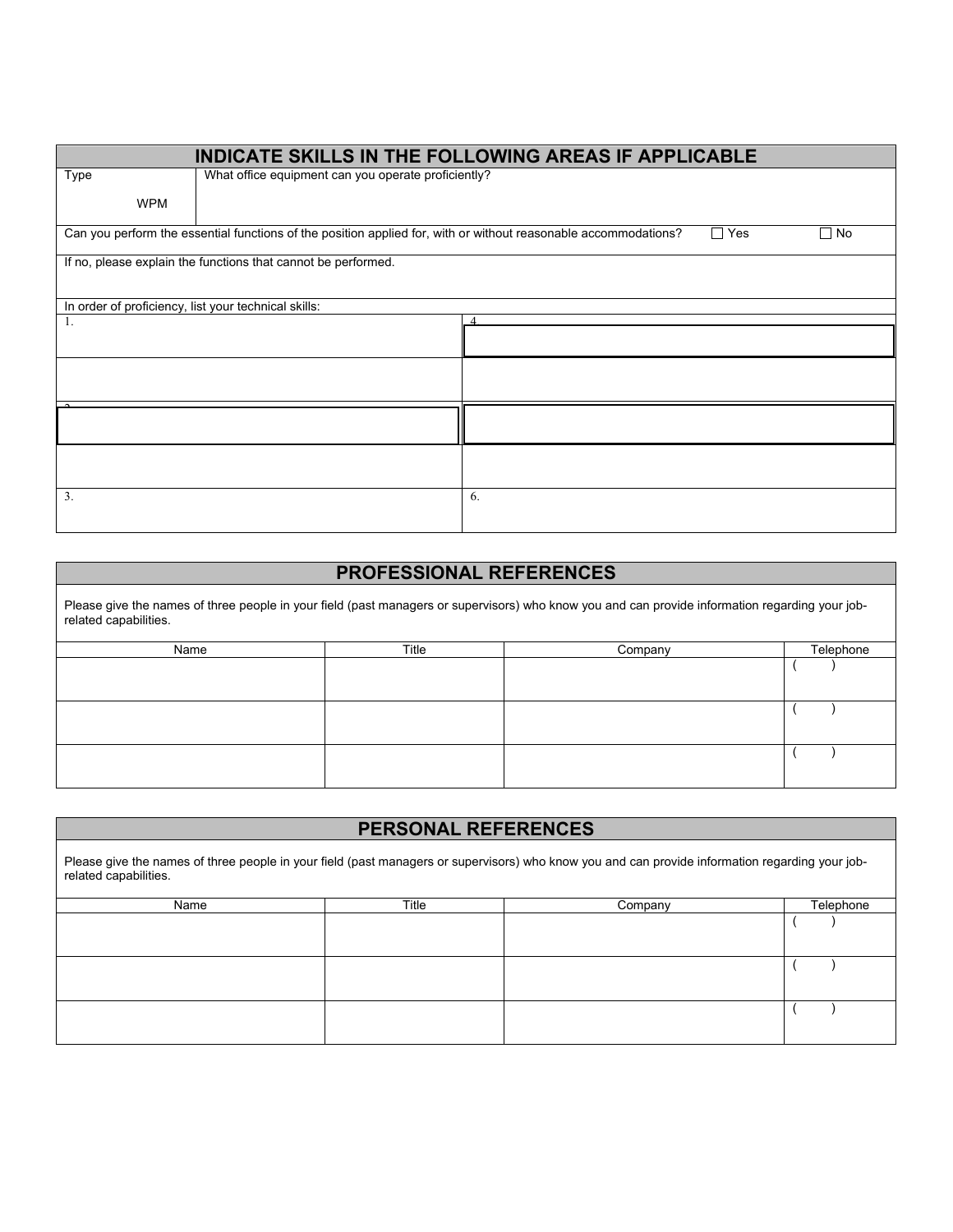## **- IMPORTANT-**

## PLEASE READ CAREFULLY

### **AUTHORIZATION AND RELEASE**

#### **CERTIFICATION**

I certify that my answers in this application and in my personal interview are true and correct. I agree that any omissions, misrepresentations or falsifications of information may disqualify me from employment and, if hired, may be grounds for termination of employment.

I understand this application is not an employment contract nor can it be used to create a contract. Employment by PITCO FOODS has no specific term, regardless of length of service, and may be terminated at will by either party. I acknowledge that PITCO FOODS has not made any promises or representations that differ from those contained in this paragraph. Promises or guarantees of employment on any other basis are not binding for PITCO FOODS unless they are written and signed by the Owner/President of the Corporation.

I hereby authorize PITCO FOODS to conduct background investigations and check references in association with this application for employment. Further, I authorize any individual, company, business entity, institution, or government agency having relevant information to furnish PITCO FOODS with that information.

I hereby release and agree to hold harmless any individual, company, business entity, institution, or government agency from all liability with regard to furnishing that information to PITCO FOODS. Further, I hereby agree to release and hold PITCO FOODS harmless from all liability with respect to the receipt of such information.

I have read and understand all the above limitations on and conditions of my employment and authorize the investigation, etc. referred above.

Signature Date **Date** 

Thank you for your interest. PITCO FOODS, Inc. is an equal opportunity/affirmative action employer.